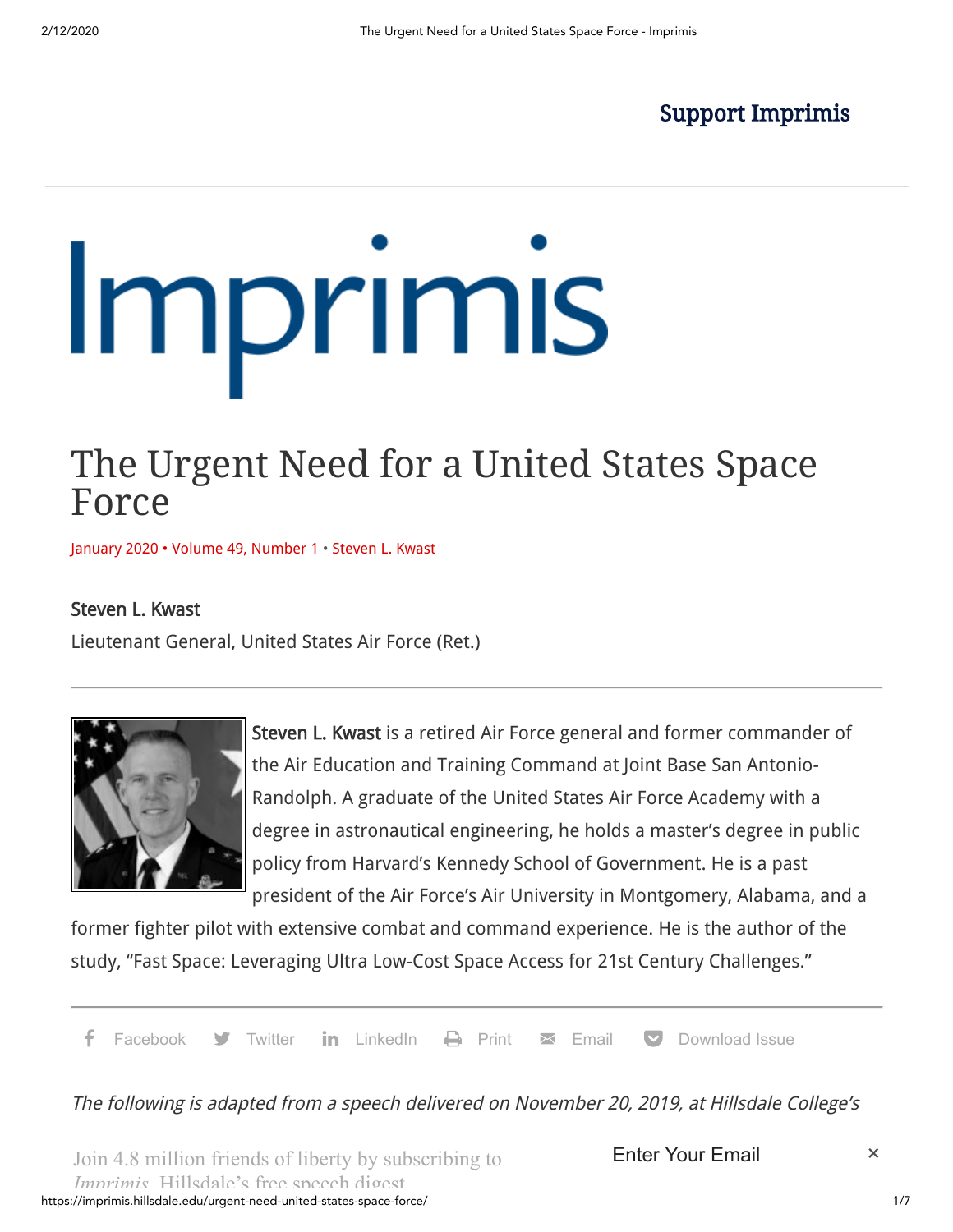#### 2/12/2020 The Urgent Need for a United States Space Force - Imprimis

In June 2018, President Trump directed the Department of Defense to "begin the process necessary to establish a space force as the sixth branch of the armed forces." The reason for a space force is simple: space is the strategic high ground from which all future wars will be fought. If we do not master space, our nation will become indefensible.

Since that time, entrenched bureaucrats and military leaders across the Department of Defense, especially in the Air Force, have been resisting the President's directive in every way they can. And this December, although Congress voted to approve a Space Force, it did so while placing restrictions on it—such as that the Space Force be built with existing forces—that will render it largely useless in any future conflicts.

At the heart of the problem is a disagreement about the *mission* of a Space Force. The Department of Defense envisions a Space Force that continues to perform the task that current space assets perform—supporting wars on the surface of the Earth. The Air Force especially is mired in an outmoded industrial-age mindset. It sees the Space Force as projecting power through air, space, and cyberspace, understood in a way that precludes space beyond our geocentric orbit.

Correspondingly, the Defense Department and Congress think that the Air Force should build the Space Force. So far, this has amounted to the Air Force planning to improve the current Satellite Command incrementally and call it a Space Force. It is not planning to accelerate the new space economy with dual-use technologies. It is not planning to protect the Moon or travel corridors in space to and from resource locations—raw materials worth trillions of dollars are available within a few days' travel from Earth—and other strategic high grounds. It is not planning to place human beings in space to build and protect innovative solutions to the challenges posed by the physical environment. It is not developing means to rescue Americans who may get stranded or lost in space.

In short, the Air Force does not plan to build a Space Force of the kind America needs. In its lack of farsightedness, the Air Force fails to envision landmasses or cities in space to be monitored and defended. Nor does it envision Americans in space whose rights need defending—despite the fact that in the coming years, the number of Americans in space will grow exponentially.

This lack of forward thinking can be put down to human nature and organizational behavior: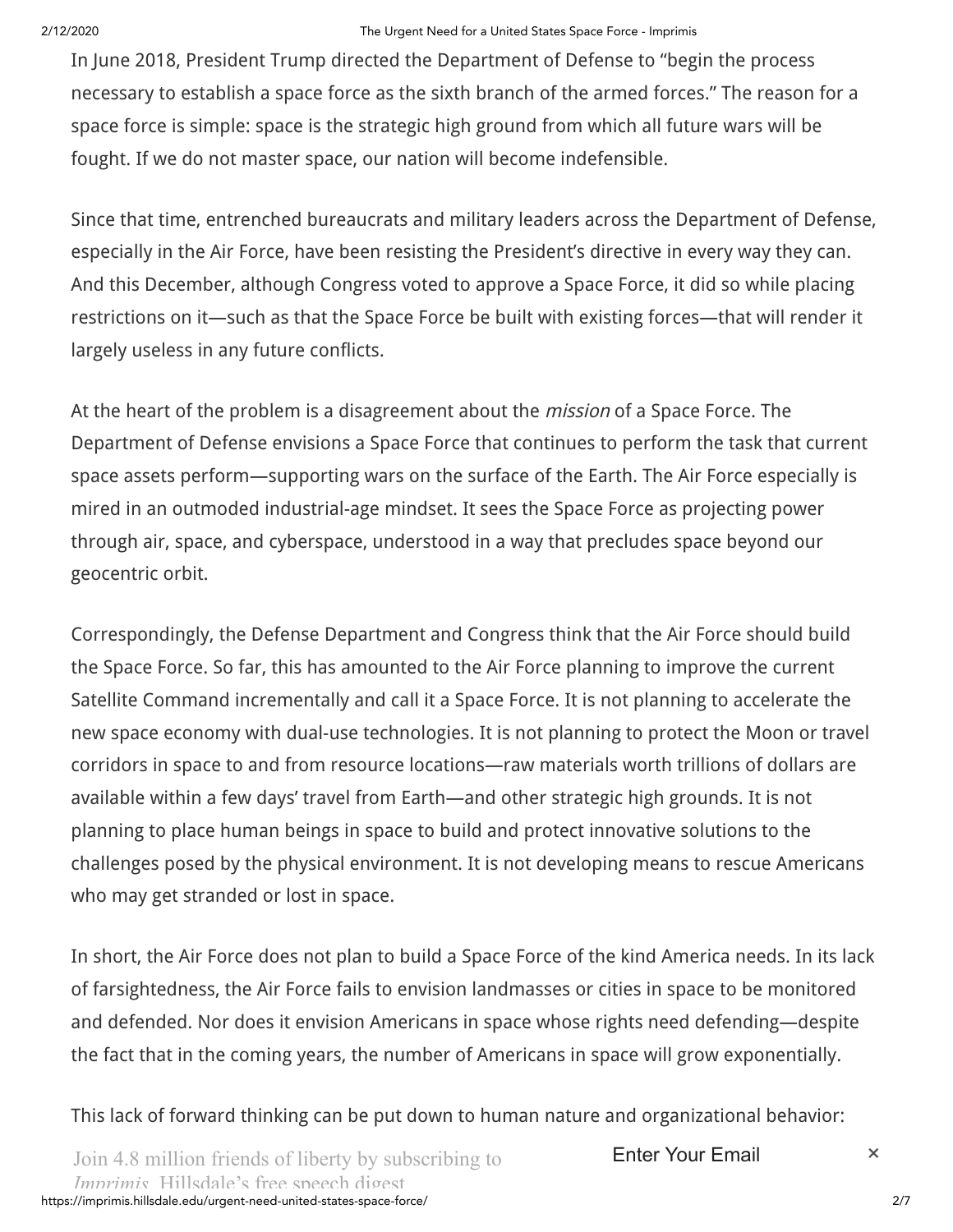they have defended in the past.

We have seen this kind of shortsightedness before. In the 1920s, the airplane and the tank were developed by the Army. Even the most respected military leaders at the time, Generals John J. Pershing and Douglas MacArthur, opposed independent development of the airplane and the tank because they saw them as subservient to the infantry. Infantry had always been the key to military success, and the generals' reputations were built on that fact. For them, slow and cautious steps were prudent, and revolutionary steps were reckless.

These generals defended the status quo even to the point of court-martialing General Billy Mitchell, who had the audacity to say that the airplane was going to change the character of war and needed to be developed independently in order to achieve its full potential.

This type of status quo thinking in the 1920s resulted in needless loss of life during World War II. More airmen were lost in the European theater alone than were marines in the entire war. And countless soldiers died in America's Sherman tanks, whose shells would bounce off Germany's Panzer and Tiger tanks. Frontal infantry attacks were launched in order to get Sherman tanks behind the German tanks to fire at close range—the only range at which they could be effective. Many more of our fighting men would have come home and the war would have been shorter if American generals had taken a revolutionary approach to tanks and planes from the beginning.

On the other side, consider that a major reason we won World War II when we did was the revolutionary—not slow and cautious—approach we took to developing nuclear weapons with the Manhattan Project. Likewise today, instead of blindly following the bureaucrats and generals in the Defense Department, we need a Manhattan-type project in order to develop the kind of Space Force needed to meet future military challenges.

\*\*\*

America's greatest competitor for the high ground of space is Communist China, which is already fully engaged in building effective space capabilities. America is not, and unless it gets off the mark soon, China will dominate the economy and domain of space.

Our Air Force today can be compared to a race car that has been winning every race for the last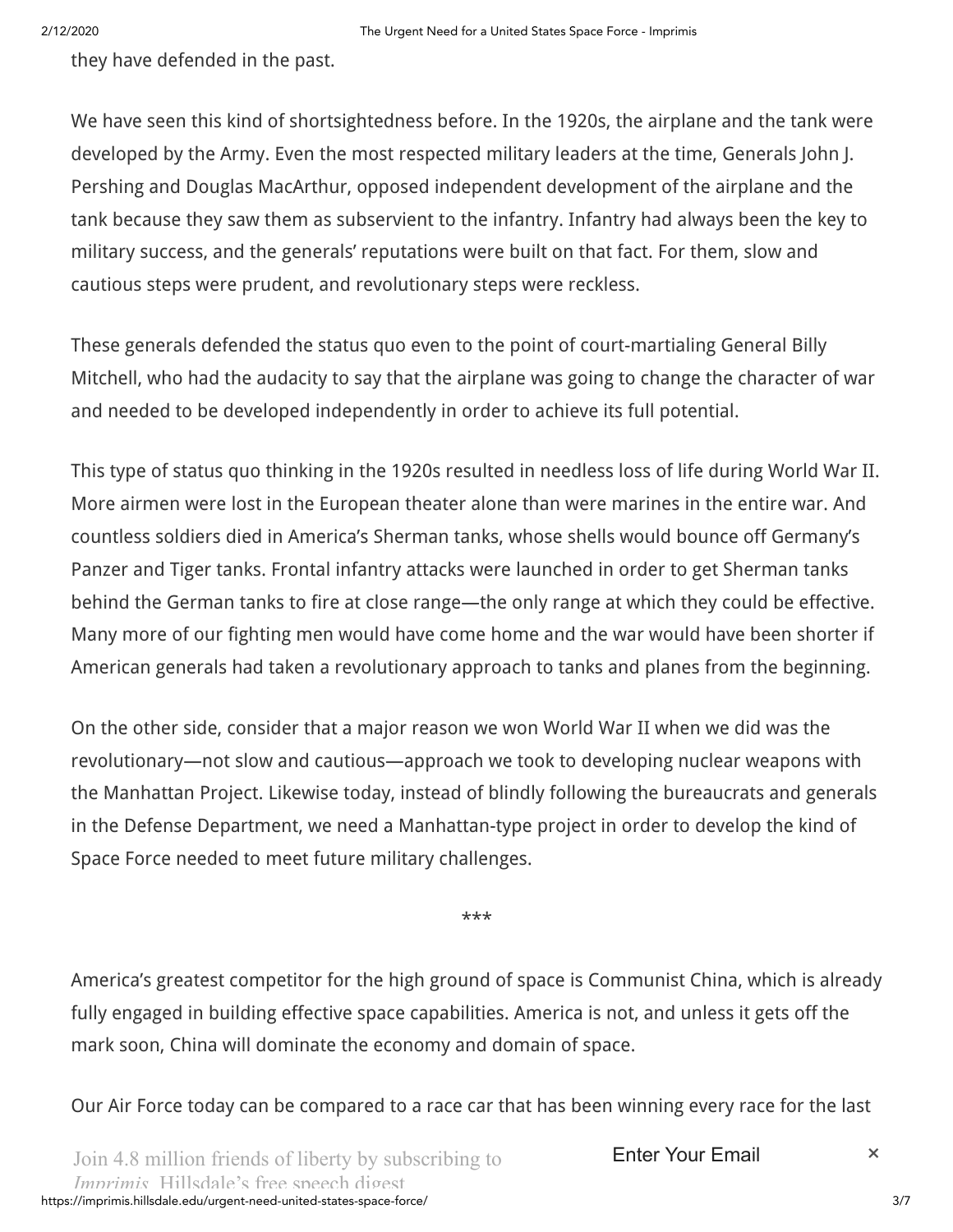#### 2/12/2020 The Urgent Need for a United States Space Force - Imprimis

averaging 150 miles an hour. The Chinese will quickly surpass us if we do nothing—and when they do, they will set up roadblocks that will make catching up difficult if not impossible.

Today, while America is building lighthouses and listening stations that can see and hear what is happening in space, China is building battleships and destroyers that can move fast and strike hard—the equivalent of a Navy in space. China is winning the space race not because it makes better equipment, but because it has a superior strategy. The Chinese are open about their plan to become the dominant power in space by 2049, the centennial of the end of the Communist Chinese Revolution and of the founding of the People's Republic of China under Mao Zedong.

If China stays on its current path, it will deploy nuclear propulsion technology and solar power stations in space within ten years. This will give it the ability to beam clean energy to anyone on Earth—and the power to disable any portion of the American power grid and paralyze our military anywhere on the planet. America is developing no tools to defeat such a strategy, despite the fact that we are spending billions of dollars on exquisite 20th century military equipment.

Over the past two centuries, we have seen that technology drives economic prosperity and that economic prosperity is essential to sustaining national security. China's plan is to profit from the multi-trillion dollar space marketplace while simultaneously acquiring global domination. We are capable of forestalling China's plan, but only if we begin to build a Space Force soon and on the right plan. To do this, we must first understand China's strategic goal, which is to dominate the sectors of economic growth that historically have held the key to world power: transportation, energy, information, and manufacturing.

Space presents unique economic opportunities because space technology operates on network principles. A network can deliver power, information, or goods from one node to many nodes at a fraction of the increase in cost per customer, as compared to the linear system on which most of our land-based economies are modeled. Compare the cost of sending 100 letters to the cost of sending 100 emails. A space infrastructure, by its nature, is a network system—and these types of systems will always translate to economic advantage. The first nation to build such an infrastructure will dominate the global economy of the 21st century and beyond.

China is developing the kind of technologies required to do so: hypersonic missiles and aircraft,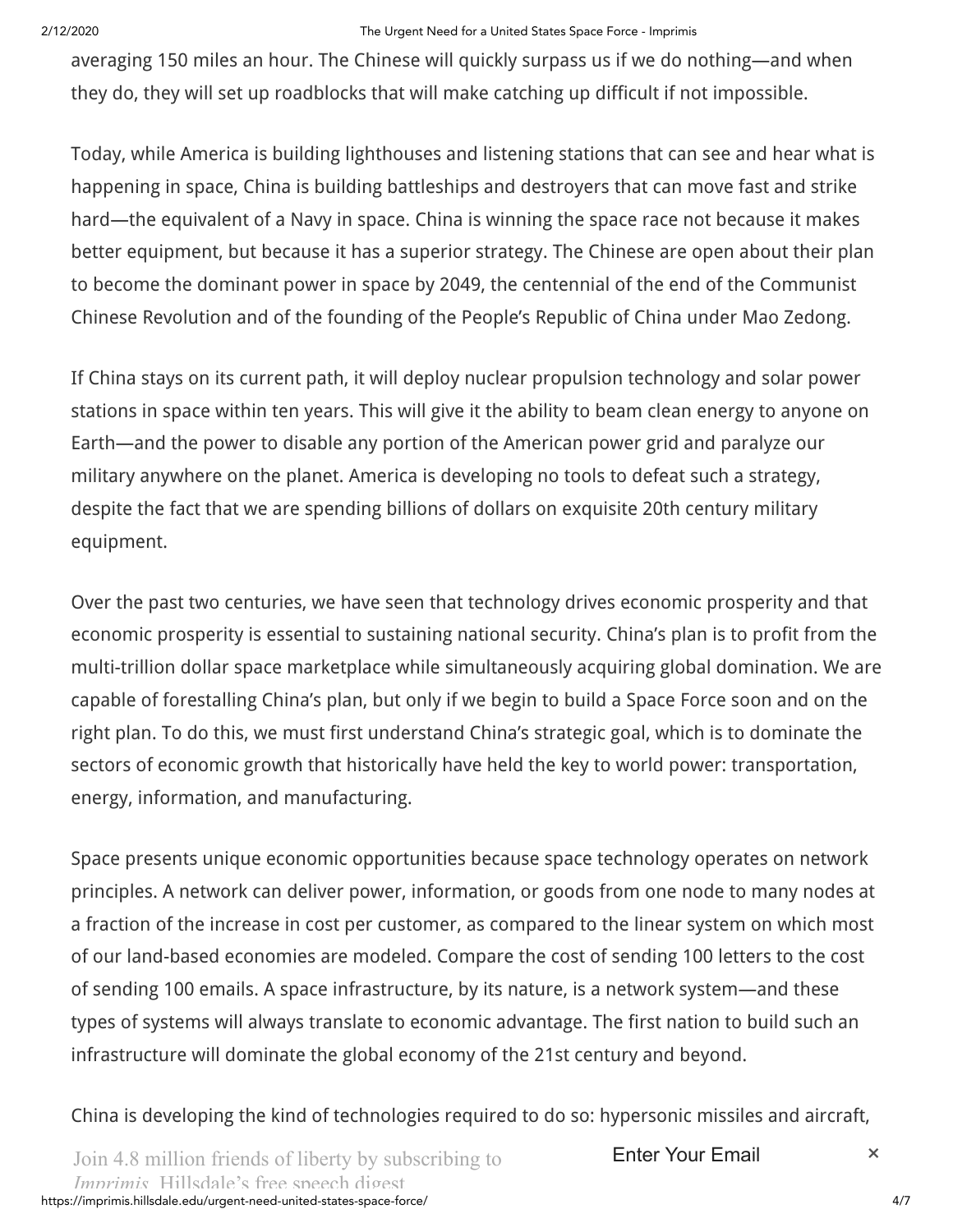### 2/12/2020 The Urgent Need for a United States Space Force - Imprimis

Last January, China landed the Chang'e 4 spacecraft on the far side of the Moon. The mission provided valuable knowledge in terms of commercial and military applications. At one time this sort of mission was not beyond U.S. capabilities, but it is today, and it shows a commitment to space that we lack. To be sure, China has yet to achieve the ability to launch a manned spacecraft, but this is also a capability that we no longer possess—the U.S. relies on Russian rocketry to man and resupply the International Space Station.

China's goal is to have the capability to shut down America's computer systems and electrical grids at any time or place of its choosing, using directed energy and 5G technologies from space. Space is the strategic high ground from which China will seek to gain control of our media, businesses, land, debt, and markets. Although American companies are working on these new technologies, they are doing so in separate silos. Real power lies in tethering or combining the technologies together in space to achieve a dominant economic advantage.

If we choose to compete with China in space, we have a cultural advantage. We are more creative and innovative than China, because we have an open society and a free market. But we must be ambitious and act soon.

With the right vision and strategy for space, America can develop the means to:

- Deliver unlimited, clean, affordable energy to every human on the planet without power lines or terrestrial power plants.
- Provide fresh water for every human without the need for aquifers or pipes.
- Build a new low-cost internet that is designed to be secure so that every human can connect,  $\blacksquare$ share, and learn with assured privacy and data safety.
- Defend Earth against small asteroids like the one that hit Russia in 2013.  $\blacksquare$
- Develop a deterrence capability that will render ICBMs and nuclear weapons useless relics of  $\Box$ the past.
- Revolutionize manufacturing by acquiring and deploying resources from space and in space.  $\blacksquare$
- Provide a shelter in space where we can protect and preserve people, seeds, and life-saving medicines, so humanity can recover from any unexpected contamination, illness, or disaster.
- Design defense capabilities to preserve our economy, our people, and our sovereignty, and to  $\blacksquare$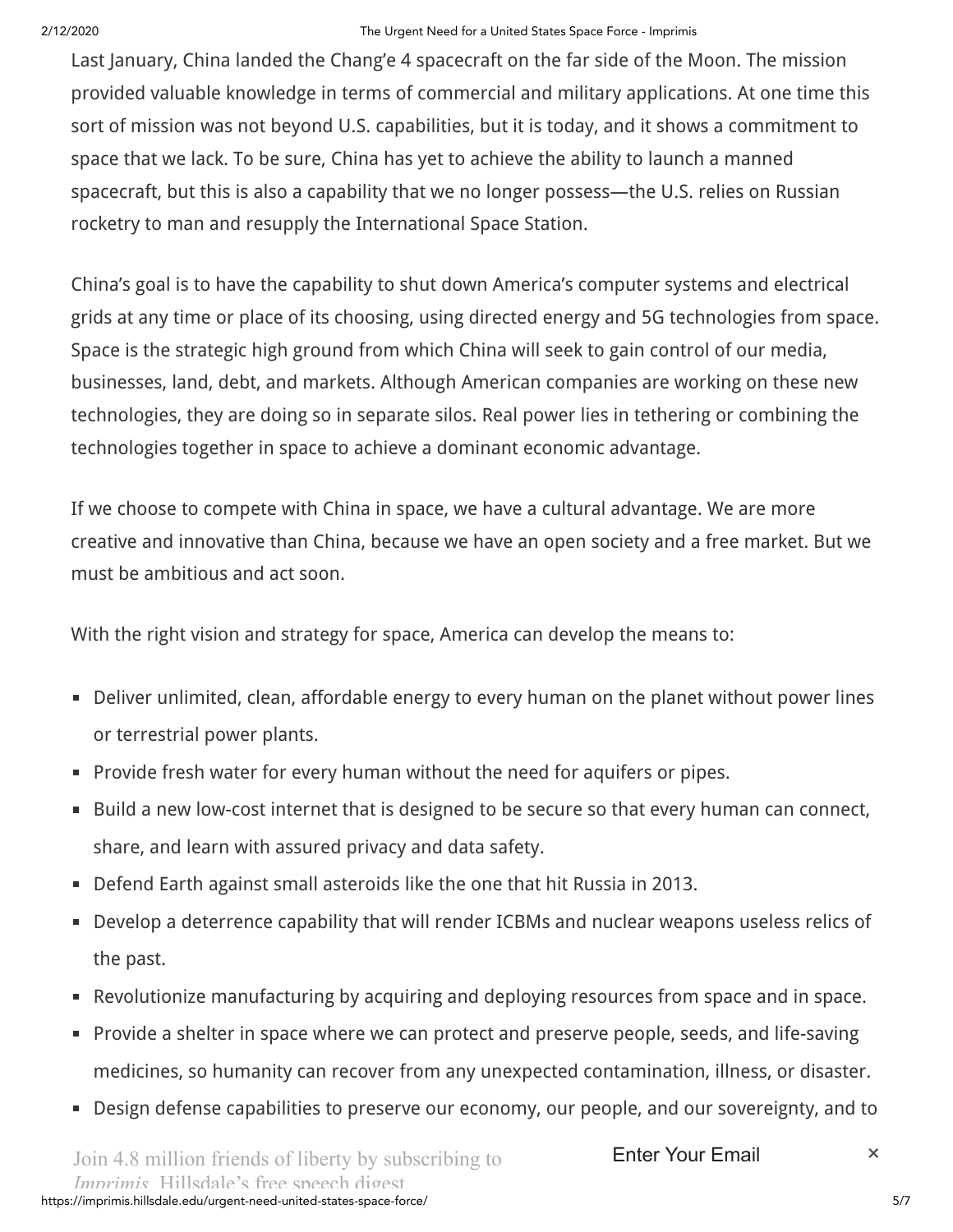Reduce the loss of life and property due to natural disasters by managing the eyes of hurricanes and the funnels of tornados with energy from space.

Some of this may sound like science fiction, but technologies exist to achieve these goals if we can summon the will to act. Status quo thinkers in the Defense Department say that these goals are futuristic and unaffordable. But recall that *The New York Times*, relying on the opinions of leading scientists and engineers, predicted that airplanes were "one million to ten million years" off—a prediction made less than three months before the Wright Brothers made history at Kitty Hawk.

Engineers at countless private companies outside the military-industrial complex will assure you that we can achieve these goals, and soon. As for those who say it's unaffordable, look to the automotive, aerospace, and tech industries, all of whose capabilities were built from profits earned in markets that valued their usefulness. The same will hold true with the marketplace of space.

\*\*\*

Why the urgency? Because being first in space is imperative. Space will be a multi-trillion dollar market that will disproportionately benefit the first nation to build a vibrant space infrastructure and define the principles and rules of the marketplace of space. If America is first, its principles —the rule of law and the protection of liberty—will be in a position to prevail. If Communist China is first, the marketplace will look much different.

Americans must not allow themselves to be lulled into a false sense of security by reassurance from the military-industrial complex that we have the best military in the world, with the finest equipment ever made. At present this is accurate, but a superior strategy in space will render our fine equipment obsolete in short order.

To develop a proper and winning Space Force, the President and Congress should immediately enact four simple measures:

Congress should assign the Space Force the mission to defend commerce in space and define Cis-Lunar space (Earth to Moon) as an area of responsibility in the Unified Command Plan.

https://imprimis.hillsdale.edu/urgent-need-united-states-space-force/ 6/7 Join 4.8 million friends of liberty by subscribing to *Imprimis* Hillsdale's free speech digest

Enter Your Email  $\times$